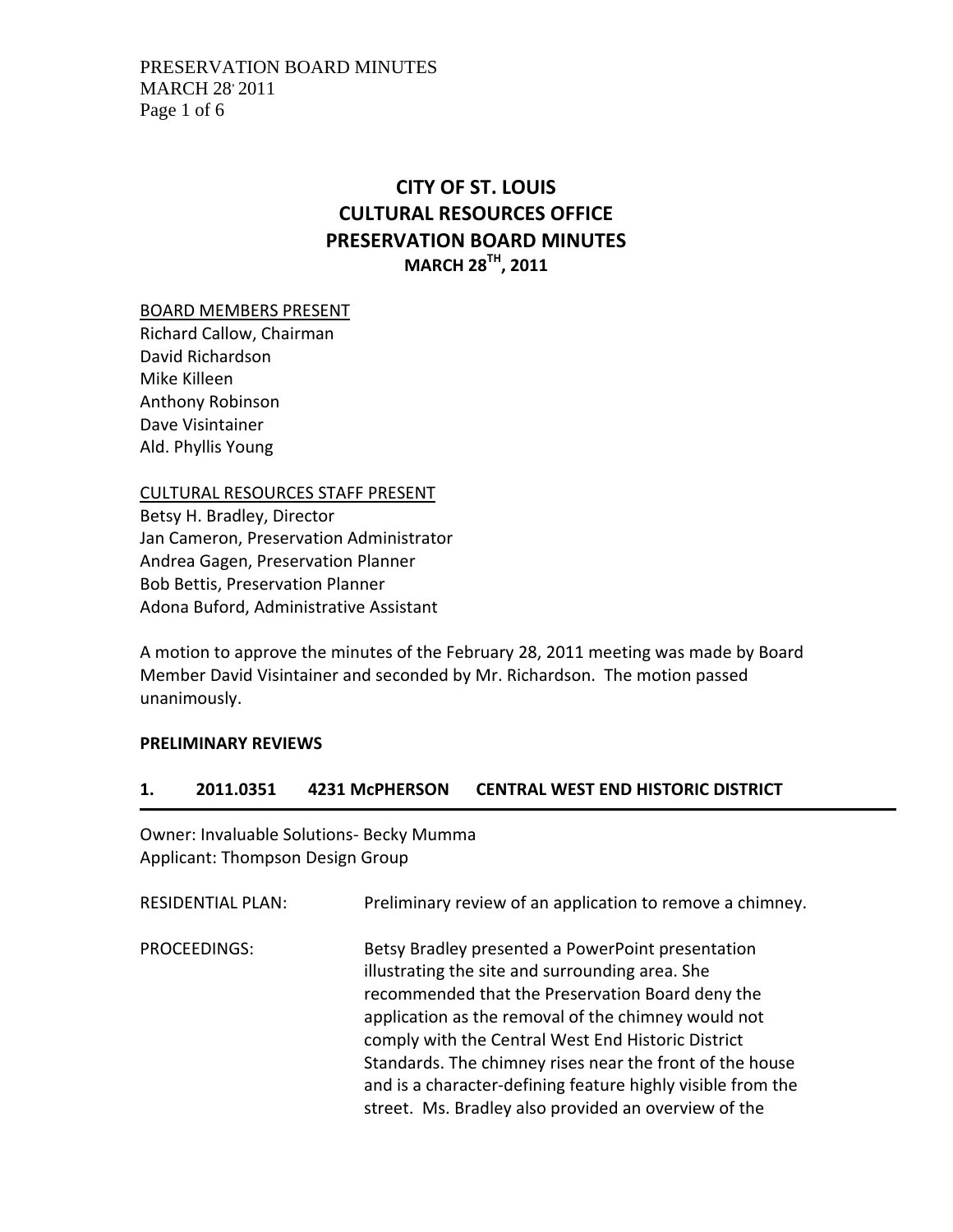## PRESERVATION BOARD MINUTES MARCH 28' 2011 Page 2 of 6

|                          | rehabilitation project as planned by the current property<br>owner. Since this work requires new roof framing and<br>sheathing, the owner has been working with Cultural<br>Resources Office staff on a roof design that will maintain<br>the existing roof's complex hipped form at the street end<br>and be a gable roof at the north end in order to provide<br>more living space on the third floor.                                                                                                                  |
|--------------------------|---------------------------------------------------------------------------------------------------------------------------------------------------------------------------------------------------------------------------------------------------------------------------------------------------------------------------------------------------------------------------------------------------------------------------------------------------------------------------------------------------------------------------|
|                          | Ms. Becky Mumma, property owner testified on her own<br>behalf. She asked that the Preservation Board grant a<br>variance to allow her to tear down the chimney and<br>rebuild the wall. Ms. Mumma presented a PowerPoint<br>presentation illustrating severe fire damage, and bowing in<br>the chimney which is pulling away from the house. She<br>stated the chimney was not part of the original historic<br>design, and that the chimney was an obstruction to the<br>driveway.                                      |
|                          | Mr. John Boerdeaua, a neighbor, testified in support of a<br>variance for the chimney.                                                                                                                                                                                                                                                                                                                                                                                                                                    |
| <b>FINDINGS OF FACT:</b> | The Board found that:<br>the property had been recently damaged by fire and needs<br>an extensive rehabilitation project as planned by the<br>current property owner;<br>the Central West End Association Planning and<br>Development Committee supports the proposed changes<br>to the roof due to the fire damage and need for<br>reconstruction; and<br>the chimney projects into the narrow existing driveway on<br>the 4231 lot in the area where the adjacent dwelling<br>makes the passageway only 91 inches wide. |
| ACTION:                  | Board Member David Richardson moved to grant a<br>variance and give preliminary approval to remove the<br>chimney due to the need to reconstruct the wall along<br>which the chimney rises and narrow width of the<br>driveway. Mr. Killeen seconded the motion. The motion<br>passed unanimously.                                                                                                                                                                                                                        |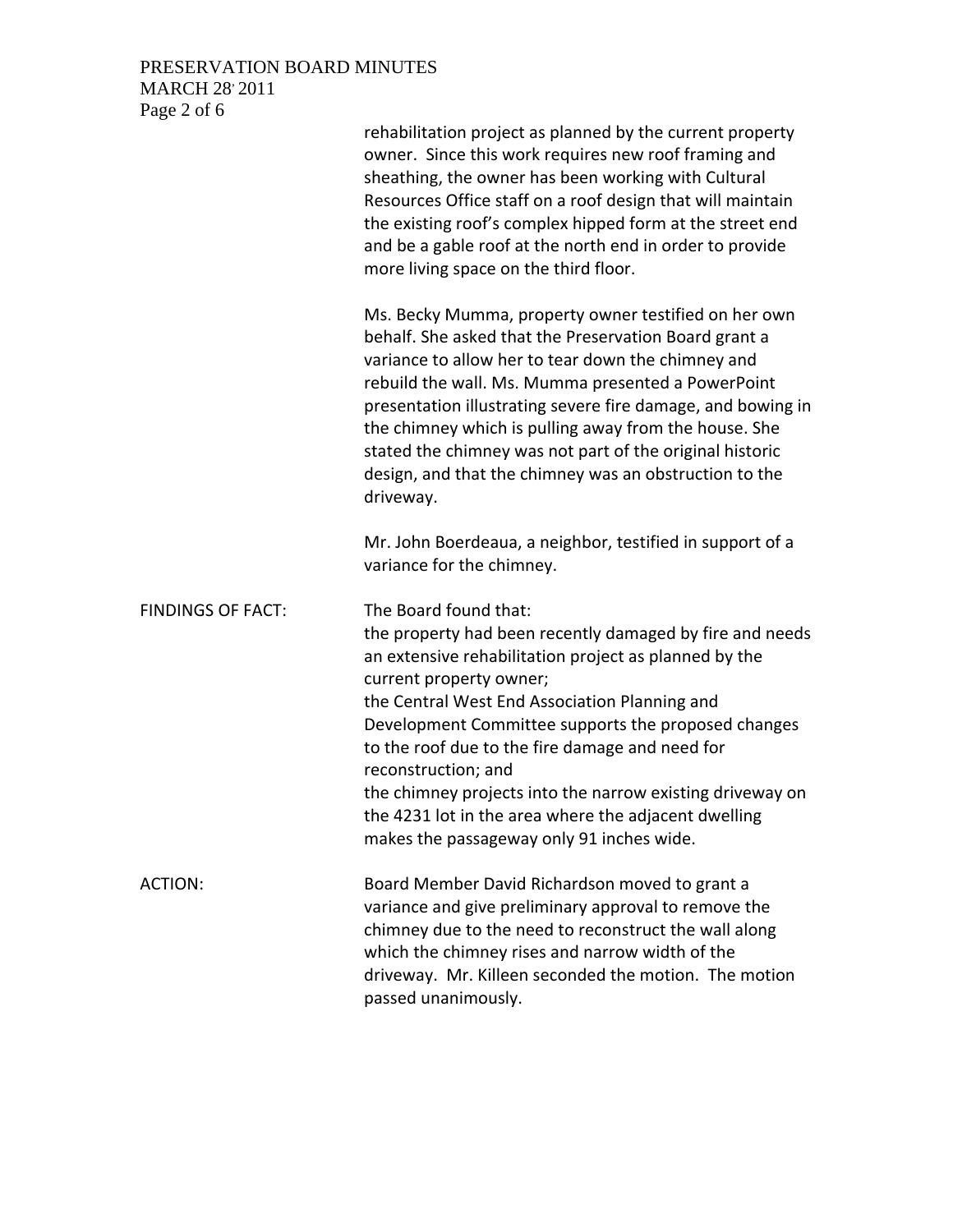Owner: Land Reutilization Authority (LRA) Applicant: Whalen Custom Homes

| <b>RESIDENTIAL PLAN:</b> | Preliminary review of an application to construct a new 2-<br>story detached single-family dwelling.                                                                                                                                                                                                                                                |
|--------------------------|-----------------------------------------------------------------------------------------------------------------------------------------------------------------------------------------------------------------------------------------------------------------------------------------------------------------------------------------------------|
|                          |                                                                                                                                                                                                                                                                                                                                                     |
| <b>PROCEEDINGS:</b>      | Jan Cameron presented a PowerPoint presentation<br>illustrating the site and surrounding area. She<br>recommended that the Preservation Board grant<br>preliminary approval subject to the details/modifications<br>being worked out with Staff, and that three sides be brick.                                                                     |
|                          | Mr. Michael Whalen, owner and President of Whalen<br>Homes testified on his own behalf. He stated that he has<br>agreed to make all of the recommended modifications to<br>the proposal and will submit it for final approval.                                                                                                                      |
|                          | Mr. Ryan Weis stated under oath that he is the property<br>owner.                                                                                                                                                                                                                                                                                   |
| <b>FINDINGS OF FACT:</b> | The Board found that:<br>the proposal complies with the Lafayette Square Historic<br>District Standards in the requirements of scale, exterior<br>design and detailing; however, window proportions, floor-<br>to-ceiling heights and exterior materials indicated on the<br>drawings presented at the meeting do not comply with the<br>Standards; |
|                          | Because of the width of the side yard between this<br>building and the house under construction at 1117 Dolman<br>Street, the north elevation will be visible and is considered<br>an Intermediate Façade under the definition of the<br>Standards; and                                                                                             |
|                          | the contractor has agreed to conform to all requirements<br>not currently represented on the drawings.                                                                                                                                                                                                                                              |
| <b>ACTION:</b>           | Board Member David Visintainer moved to grant<br>preliminary approval to construct a new single family                                                                                                                                                                                                                                              |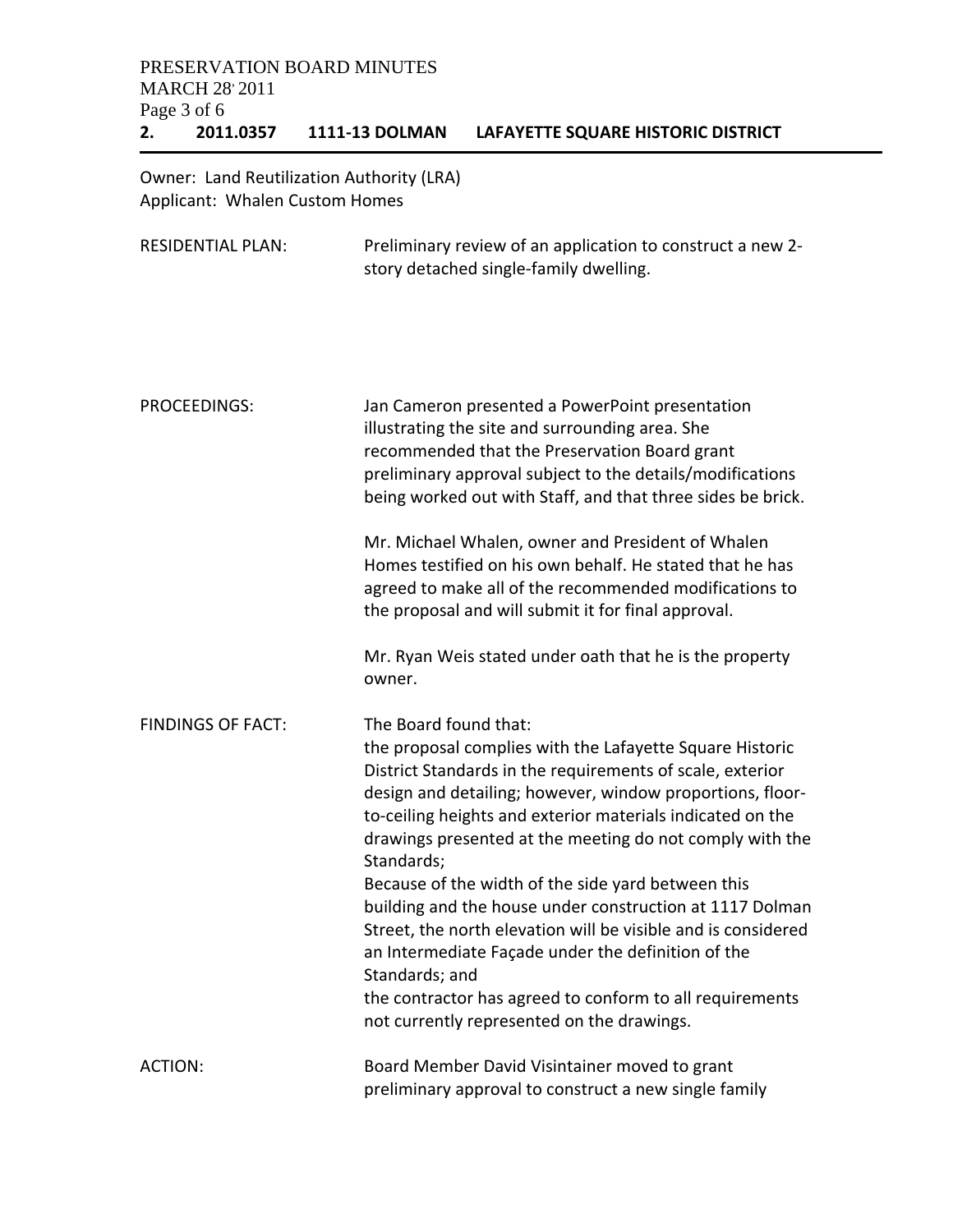## PRESERVATION BOARD MINUTES **MARCH 28 2011** Page 4 of 6

dwelling subject to the details/modifications being worked out with Staff. Mr. Richardson seconded the motion. The motion passed unanimously.

#### APPEALS OF STAFF DENIALS

## **3. 2011.0209 1847 S. 10TH ST. SOULARD HISTORIC DISTRICT**

Owner/Applicant: James W. & Lorene A. Mazdra

| <b>RESIDENTIAL PLAN:</b> | Appeal of a staff denial of an application for a building<br>permit to retain a front door installed without a permit.                                                                                                                                                                                                                                                                                                                                                             |
|--------------------------|------------------------------------------------------------------------------------------------------------------------------------------------------------------------------------------------------------------------------------------------------------------------------------------------------------------------------------------------------------------------------------------------------------------------------------------------------------------------------------|
| <b>PROCEEDINGS:</b>      | Andrea Gagen presented a PowerPoint presentation<br>illustrating the site and surrounding area. She submitted<br>into the record Enabling Ordinance #64689 and Soulard<br>Ordinance #62832. Ms. Gagen recommended that the<br>Preservation Board deny the Building permit application of<br>the front door installation as it did not meet the Soulard<br>Historic District Standards. It is likely that the original door<br>on the building was a four-panel door without glass. |
|                          | Mr. James Mazdra, owner of the property, testified on his<br>own behalf. He submitted pages of photos illustrating<br>doors in the neighborhood that were not four-panel wood<br>units. Mr. Mazdra stated the door was installed in June<br>2009 and that he wasn't cited until November of 2010.                                                                                                                                                                                  |
|                          | Mr. Bob Bettis testified that he the owner was cited in<br>November 2010 but that Mr. Mazdra hadn't applied for a<br>permit until February 23, 2011, which was then denied.                                                                                                                                                                                                                                                                                                        |
| <b>FINDINGS OF FACT:</b> | The Board found that:<br>the property is located in the Soulard Historic District;<br>the project was reviewed under the criteria of Ordinance<br>#62382, 204.1 Doors at Public and Intermediate Facades;<br>the door was installed without a permit, and<br>the door does not meet the Soulard Historic District<br>Standards as it does not replicate the existing door and no<br>Model Example had been provided.                                                               |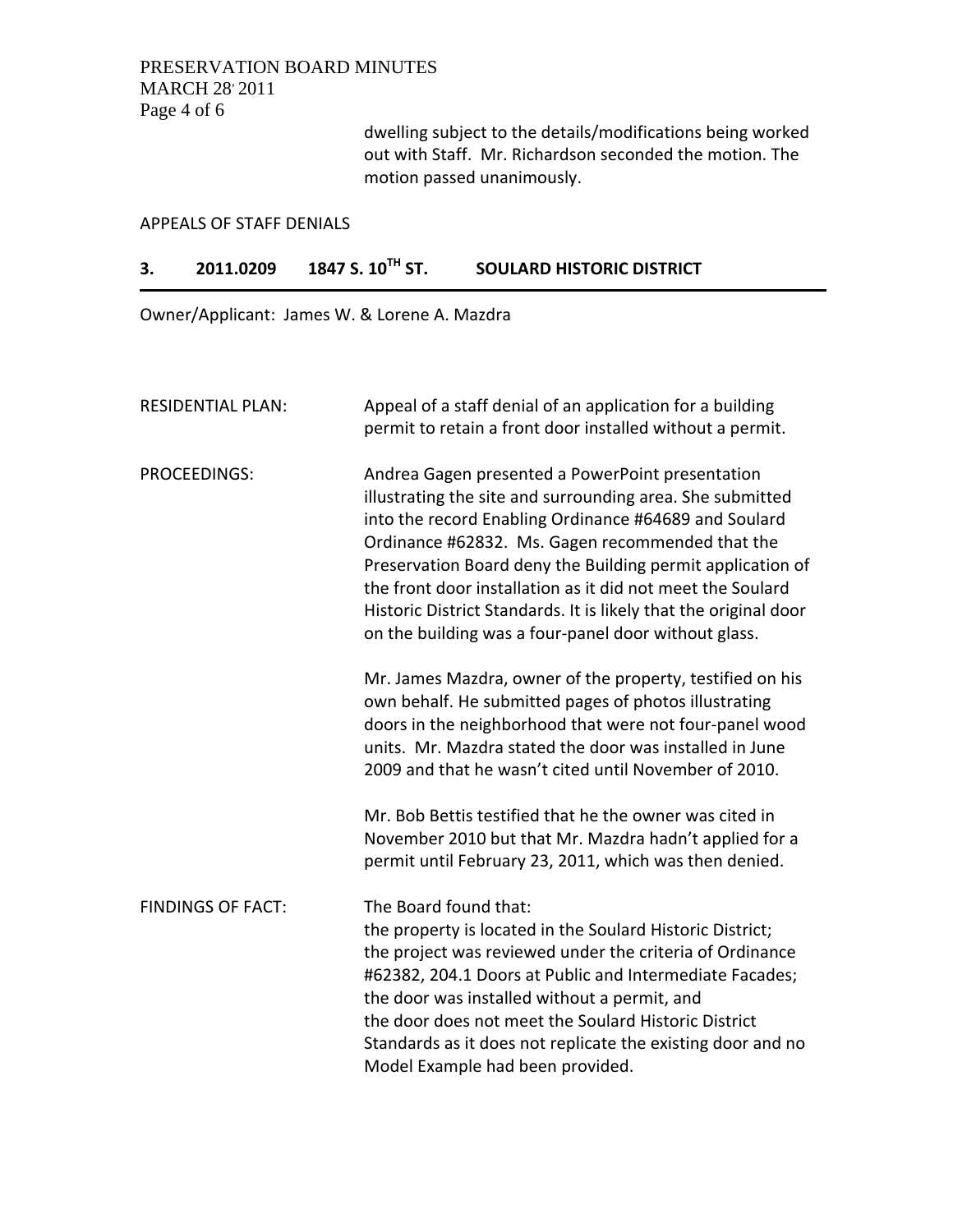PRESERVATION BOARD MINUTES **MARCH 28 2011** Page 5 of 6

ACTION: Board Member Anthony Robinson moved to overturn the staff's denial and allow the installed door because the owner wasn't cited for more than a year. Mr. David Richardson seconded the motion. The vote was unfavorable and the motion failed. Board Member David Visintainer moved to deny the installed door as it does not meet the Soulard Historic District Standards. Mr. Killeen seconded the motion. Board Members Anthony Robinson and Dave Richardson opposed the motion. The motion passed 3 to 2.

### **4. 2011.0195 3843 SHENANDOAH SHAW HISTORIC DISTRICT**

Owner/Applicant: David Bassler

| <b>RESIDENTIAL PLAN:</b> | Appeal of a staff denial of an application for a building<br>permit to replace windows.                                                                                                                                                                                                                                                                                                                                                                                                                                                                                                                |
|--------------------------|--------------------------------------------------------------------------------------------------------------------------------------------------------------------------------------------------------------------------------------------------------------------------------------------------------------------------------------------------------------------------------------------------------------------------------------------------------------------------------------------------------------------------------------------------------------------------------------------------------|
| <b>PROCEEDINGS:</b>      | Bob Bettis presented a PowerPoint presentation<br>illustrating the site and surrounding area. He submitted<br>into the record Enabling Ordinance #64689 and Shaw<br>Ordinance #59400. Mr. Bettis recommended that the<br>Preservation Board uphold the staff's denial as the<br>installed windows did not comply with the Shaw Historic<br>District Standards. He stated that the change from a large<br>double-hung window to a fixed light on the first floor is<br>especially noticeable as an alteration. The replacement<br>windows have adversely affected the building's historic<br>character. |
|                          | Mr. David Bassler, property owner testified on his own<br>behalf. He submitted photos of similar windows in the<br>area as well as an image of the first floor window with a<br>horizontal muntin installed to simulate a meeting rail. He<br>also produced three years of tax returns to verify<br>economic hardship.                                                                                                                                                                                                                                                                                 |
| <b>FINDINGS OF FACT:</b> | The Board found that the installed windows are vinyl and<br>do not comply with the Shaw Historic District Standards.<br>The Board also found that the owner provided sufficient<br>evidence of economic hardship.                                                                                                                                                                                                                                                                                                                                                                                      |